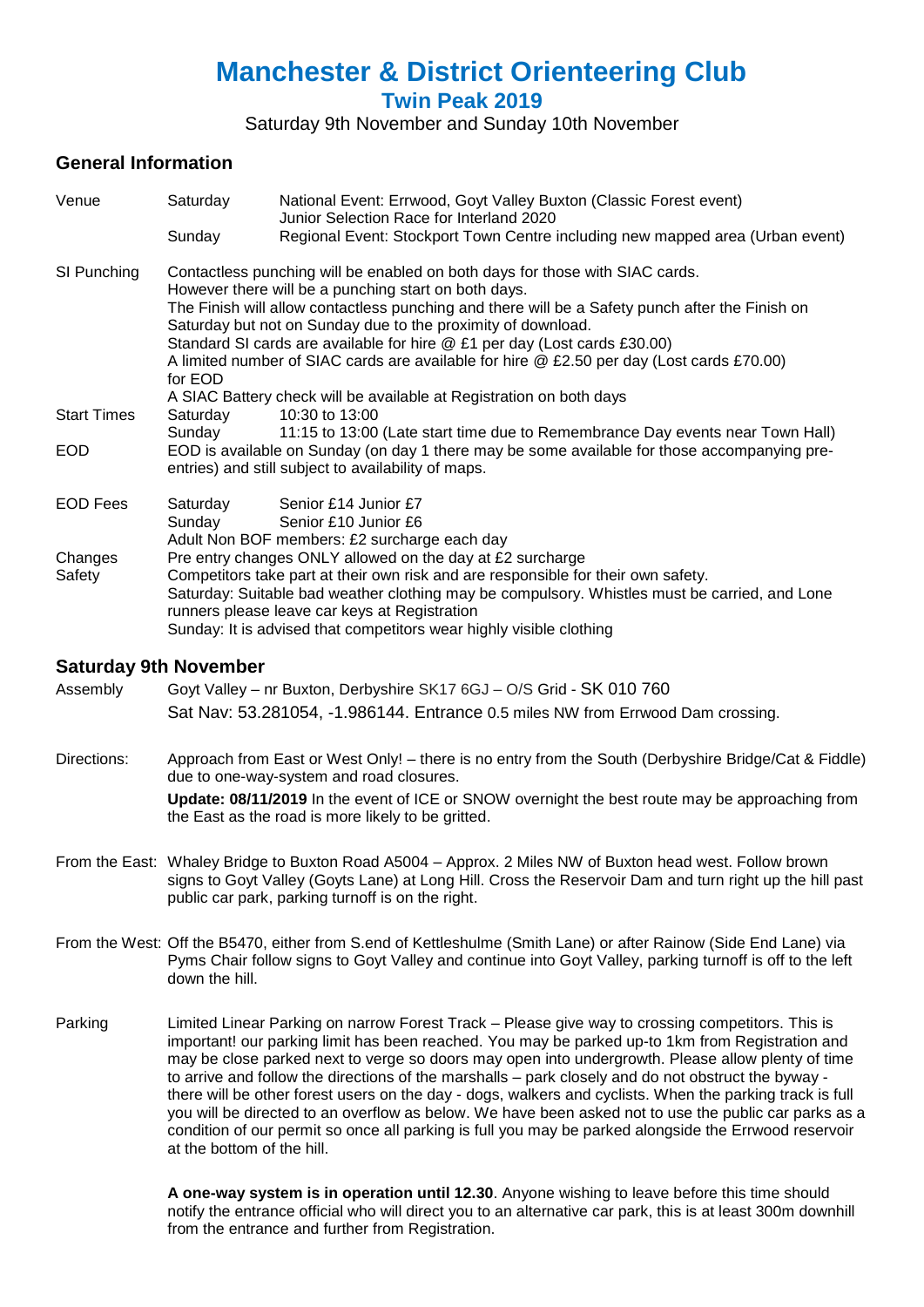*Anyone bringing a Large Vehicle, Camper Van or Minibus must notify the organiser well in advance*. **You may be parked in the overflow car park or even turned away if there is no space**.



Dogs: Dogs on leads please. The parking track will be busy with cars, cycles, competitors and the public.

Public <https://goyt-valley.org.uk/public-transport/>

**Transport** 

- EOD: Parking is full and our entry limit has been reached. **Limited EOD is available but intended for those accompanying pre-entries only**. Due to the parking limitations there may not be space available unless you share transport with a pre-entry. We have been asked not to use the public car parks as a condition of our permit so if you turn up on spec for EOD you may be asked to park a significant distance away or turned away altogether. Registration will only be open from 09:30am.
- Terrain Last used for Twin Peak 2012,<https://www.mdoc.routegadget.co.uk/rg2/#139> Errwood provides challenging forest on the slopes of the Goyt Valley overlooking Fernilee and Errwood reservoirs. Areas of coniferous plantation are interspersed with patches of mixed deciduous woodland with vegetation boundaries, subtle contour detail and marshes providing potential control sites. The areas used for the technical courses have very few paths, with varied runnability across the whole area making route choice key to a successful run. Longer courses visit the steeper forest slopes South of the road that splits the area. Welcome to a taste of Scotland in the Peak District!

An adjacent section of forest provides a network of good paths for the less technical courses.

- Safety: A risk assessment has been carried out by the organiser, but you are reminded you enter at your own risk and are responsible for your own safety. Suitable bad weather clothing may be compulsory, and this will be advised as you enter the parking. Whistles must be carried, and Lone runners please leave car keys at Registration. Course close at 15:15pm that means we would appreciate it if you could report to download by this time, rather than still being out in the forest. It will get dark quite quickly after this time.
- Safety Bearing: Head East to either the parking track or for short courses the reservoir boundary. For those longer courses, once across the road you may be best heading North back to the road you crossed.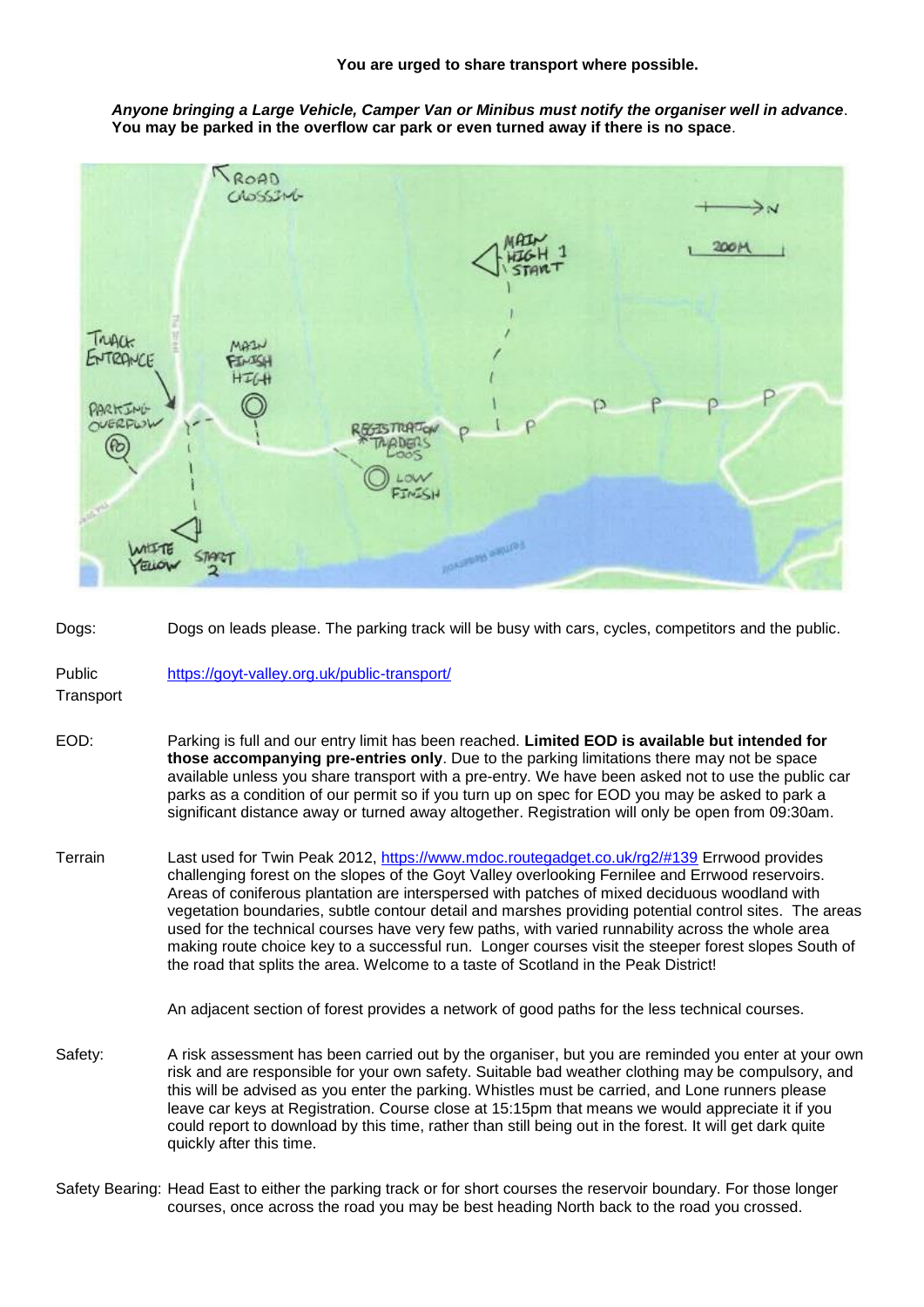Cancellation: As you are aware the recent weather has been appalling. The forest is wet and slippery particularly on fallen wood. The area is remote and if bad weather is forecast and the cloud is low, there is a real danger of hypothermia. A notice will be posted on the MDOC website [www.mdoc.org.uk](http://www.mdoc.org.uk/) should the event be cancelled. Please monitor this before you travel.

Map: 1:10000 Green to Brown; 1:7500 Shorter Courses, 5m contours;

#### Special Symbols:

The following special symbols are used on the map:

**Black circle** 'man-made object' represents a post, a ruined hunting tower, and a very small fenced enclosure **Black cross** 'man-made object' represents a hide

Control Descriptions: These will be printed on the map and available at the start. White yellow will have text descriptions, all others pictorial. Two special symbols are used in the control description. A cross means a hide. A circle means a post

#### MAPPER'S NOTES

Errwood Forest sets conifer plantations of varying maturity alongside attractive open birch wood, although these deciduous areas appear more runnable, they can often be slower due to underlying heather. With this in mind, the mapping seeks to provide guidance on runnability rather than noting the density of planting – where the density or visibility does not significantly impact runnability no change is represented on the map.

The forest has suffered from wind blow over the years. Mapping these areas was the most significant challenge. Where windblown has occurred, the map considers to what extent you can keep running and how much deviation and climbing is required to progress: thus, where you are able to keep running at a diminished pace, the runnability is indicated as 'slow run'. Where you can run only for short stretches or with significant deviation from the desired line, it is 'difficult to run'. Where you are no longer able to run, it is 'fight'. The boundaries of these areas are not to be relied on for precise navigation purposes.

Undergrowth screen has been used to indicate areas of windblown in clearings, as well as areas of bramble and bracken.

It should be noted that narrow rides have the runnability of the surrounding forest, unless otherwise indicated.

Fences that must not be crossed are shown in purple. All other fences may be crossed anywhere; in a few places they could be awkward for less agile or shorter legged competitors, but there will always be somewhere easier nearby.

Facilities: Portable Toilets, Orienteering Trader (CompassPoint also offering vegetarian chilli, jacket potato, burgers, bacon and egg rolls).

| Course             | <b>Start</b>       | Finish       | Length | Climb | Controls | Map Scale | Junior    |
|--------------------|--------------------|--------------|--------|-------|----------|-----------|-----------|
| Colour             |                    |              | (km)   | (m)   |          |           | Interland |
|                    |                    |              |        |       |          |           | Age class |
|                    |                    |              |        |       |          |           | in 2020   |
| <b>Brown</b>       | Main (High Start)  | (High)       | 6.9    | 280   | 23       | 1:10,000  |           |
| Short Brown        | Main (High Start)  | (High)       | 5.8    | 240   | 20       | 1:10,000  | M18       |
| Blue               | Main (High Start)  | (High)       | 4.9    | 195   | 17       | 1:10,000  | M16       |
| <b>Short Blue</b>  | Main (High Start)  | (High)       | 4.3    | 150   | 15       | 1:10,000  | W18       |
| Green              | Main (High Start)  | (High)       | 3.8    | 155   | 14       | 1:10,000  | W16       |
| <b>Short Green</b> | Main (High Start)  | (High)       | 2.3    | 70    | 12       | 1:7,500   |           |
| Very Short         | Main (High Start)  | (High)       | 1.9    | 65    | 11       | 1:7,500   |           |
| Green              |                    |              |        |       |          |           |           |
| Light Green        | Main (High Start)  | (Low Finish) | 2.9    | 140   | 11       | 1:7,500   | M14/W14   |
| Orange             | Main (High Start)  | (Low Finish) | 2.3    | 95    | 13       | 1:7,500   |           |
| Yellow             | White/yellow (Low) | (Low Finish) | 2.1    | 75    | 10       | 1:7,500   |           |
| White              | White/yellow (Low) | (Low Finish) | 1.8    | 75    | 11       | 1:7,500   |           |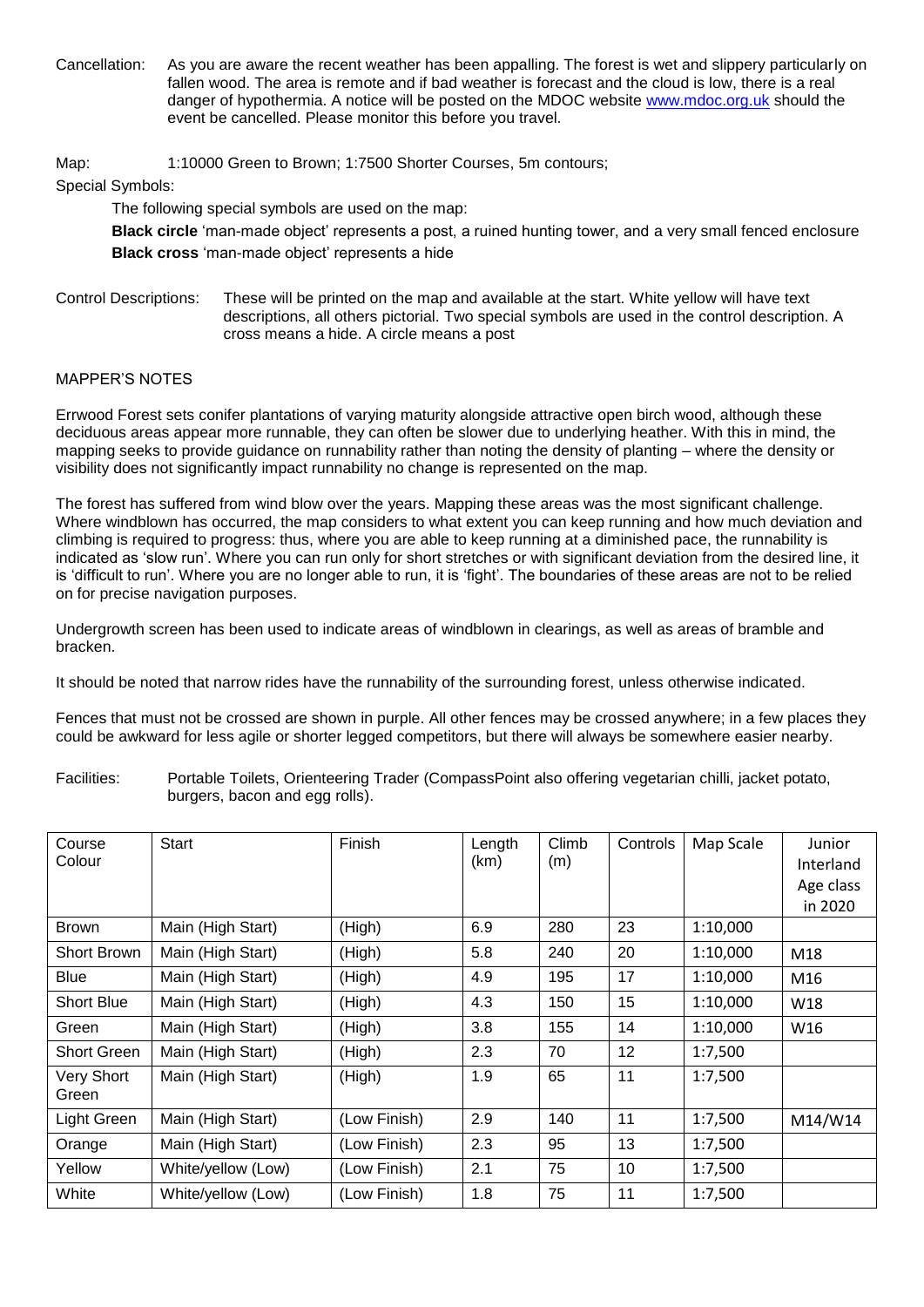Courses Brown through to Green run along a 150m section of minor road between mandatory crossing points. All competitors must keep to the path North of the road and not run along the road itself. These courses visit some controls twice to ensure that the crossing points are used. Make sure you punch the controls BOTH times.

Competitors on Orange and Light Green courses cross the forest track used for parking. Competitors must beware of event traffic and mountain bikers not associated with the event.

- **Starts**: 10.30 until 13:00 Courses close 15:15 prompt.
- **Start Times:** If you can adhere to your allocated start time if possible, however we hope to be flexible flexible and we are operating a punching start, if you wish to start early please approach the start officials before doing so !
- **For Interland competitors** it may not be possible to change your start time easily at the start to comply with the seeding restrictions you may have to wait to ensure the seeded competitors maintain a 4-minute gap. Please approach the start officials if you arrive late.

Main High Start: 880m, 50m climb – Signed North from Registration – rough terrain;

The approach to the main start includes a 300m uphill stretch up a ride which is very rough in places.

(4min Call up) -4 Check – Interland Class Check -3 Loose control descriptions - SIAC Check -2 Blank maps

White and Yellow Start (Lower): 825m, negligible climb Signed South from Registration.

The start for the White and Yellow courses includes a steep downhill path and stile that is unsuitable for prams or buggies.

Quoted distances are from Registration to the starts. Linear parking along a forest track means that distances from parking to the start could be shorter or as much 1.2km or further should overflow parking be required. The approach to the White/Yellow start is not en-route to the main start it is near to the entrance from the road.

**Finishes**: Finish 1 (High)- 265m South from Registration Finish 2 (Low) - 210m Head South from Registration

> **Please remember to punch the safety control immediately after the finish and do not forget to download at Registration before you leave**.

Suitability: This event forms part of the Junior Selection Races for Interland 2020 There will be NO string course.

**Officials**: Organiser: Paul Jarvis, MDOC Tel. 07867 003442 **(**for Urgent 'Non-Entry' specific queries**)** Planner: Jim Trueman, MDOC Controllers: Dan & Karen Parker, BL Enquiries to: tp2019@mdoc.org.uk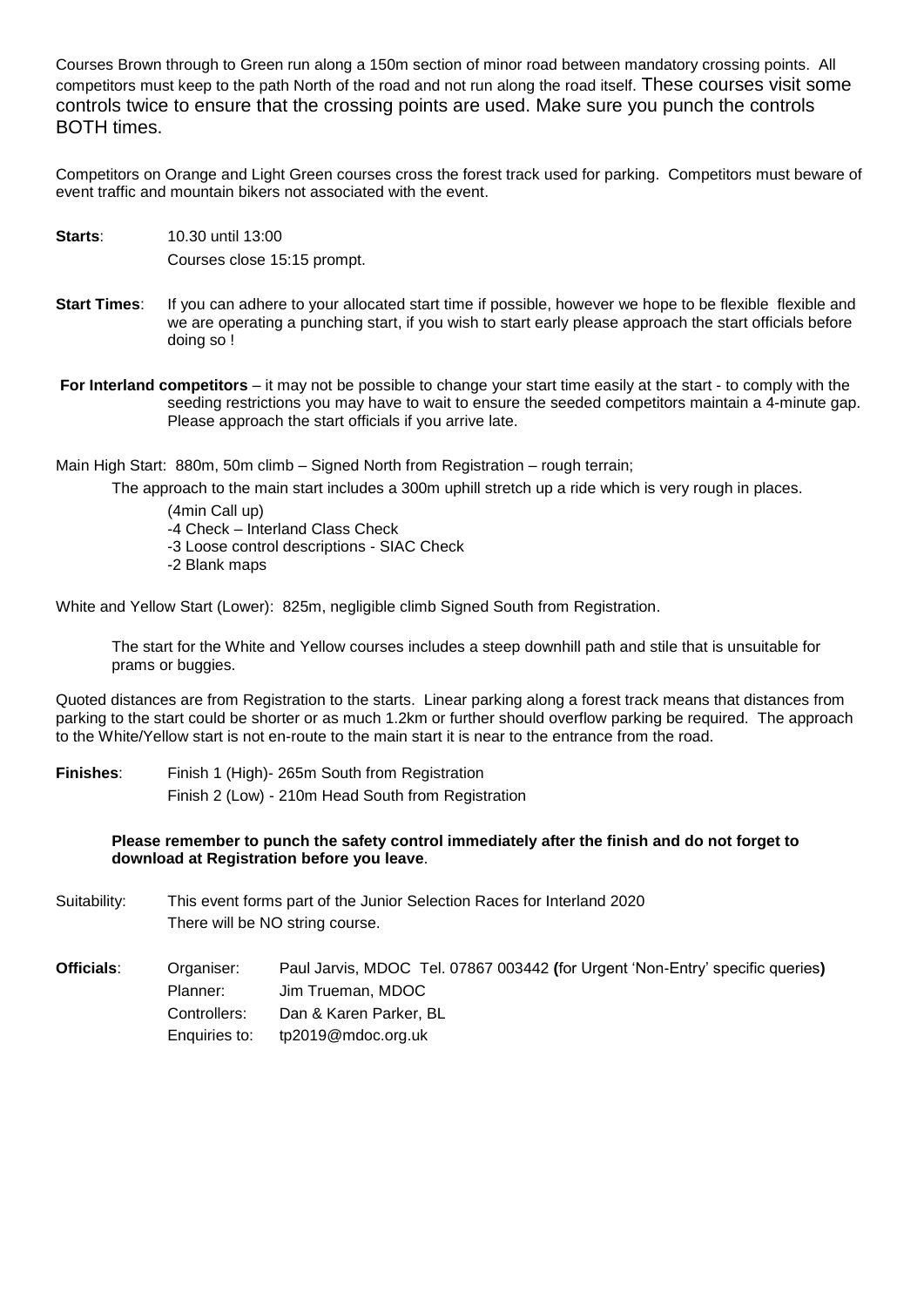# **Sunday 10th November**

## **IMPORTANT NOTE for Competitors on Course 1 and 2 only**

SI cards 5 & 8 are not suitable due to the number of controls Competitors with these cards MUST come to Registration prior to their run to be issued with a suitable SI card free of charge.

Pre entered Competitors who are affected should have been contacted about this issue beforehand.

### **IMPORTANT NOTE for Competitors on Course 6**

|                            | The Start time for course 6 is now 11:15 to 12:00<br>This is because there are 4 marshalled crossings for this course, there is a low entry and the vast<br>majority want an early start. Therefore we can reduce the number of volunteers required.                                                                                                                                                                                                                    |
|----------------------------|-------------------------------------------------------------------------------------------------------------------------------------------------------------------------------------------------------------------------------------------------------------------------------------------------------------------------------------------------------------------------------------------------------------------------------------------------------------------------|
| Assembly                   | Stockport Town Centre, Mersey Square, Stockport SK1 1NP O/S Grid SJ893903<br>Outside 'Superdrug'<br>what3words App reference: shock.smoke.store                                                                                                                                                                                                                                                                                                                         |
| <b>Facilities</b>          | One Registration/download tent. One tent for clothes and kit, left at owners risk<br>Public toilets in Bus Station 50m away (open 10:00)<br>There are many eating places in the Town Centre                                                                                                                                                                                                                                                                             |
| Parking                    | Please use the Heaton Lane Car park (20p an hour) (Height restriction 2m)<br>O/S Grid SJ890904 nearest Post Code SK4 1AQ BUT follow signs for entrance<br>Assembly 100-200m depending which pedestrian exit is used.<br>Please do not use the Red Rock and Precinct Car parks as they are in the competition area.<br>Camper Vans and High vehicles: Street Parking only which is free.<br>Chestergate and Daw Bank next to the Bus Station are the nearest to Assembly |
|                            | Travel Directions to Heaton Lane Car Park.<br><b>From Junction 1 M60</b><br>At motorway roundabout Follow Town Centre or Station signs<br>Then Follow Heaton Lane parking signs<br>(At second junction turn right under motorway<br>At next roundabout take 1st exit onto Great Egerton Street (not Heaton Lane) and the entrance is<br>200m on the right.<br>From A6 south                                                                                             |
| Train                      | There are likely to be diversions around the Town Hall for the Remembrance Day event.<br>Follow Heaton Lane Parking signs<br>500m walk from Stockport Station<br>Follow Station road signed Hatworks to A6 turn Left and follow A6 downhill you will see the Assembly                                                                                                                                                                                                   |
| <b>Bus</b>                 | on your right as you enter Mersey Square.<br>From Stockport Bus station go under road then 30m walk<br>If getting off at the Mersey Square stop you will see the assembly area.                                                                                                                                                                                                                                                                                         |
| <b>EOD</b><br>Registration | 10:30 to 12:30                                                                                                                                                                                                                                                                                                                                                                                                                                                          |
| <b>Start Times</b>         | 11:15 to 13:00 (Juniors 11:15 to 12:00)<br>Punching start but suggested Start Blocks<br>Very early and early 11:15 to 12:00<br>Middle 12:00 to 12:15<br>Late and very late 12:15 to 13:00                                                                                                                                                                                                                                                                               |
| <b>Start</b>               | 600m from assembly<br>Allow 10min walk<br>Clear station just before Call up<br>4min Call up<br>-4 Check<br>-3 Loose control descriptions and SIAC check<br>-2 Blank maps                                                                                                                                                                                                                                                                                                |
| Finish<br>Course Close     | Adjacent to Registration and Download in Assembly.<br>Courses Close 15:00                                                                                                                                                                                                                                                                                                                                                                                               |